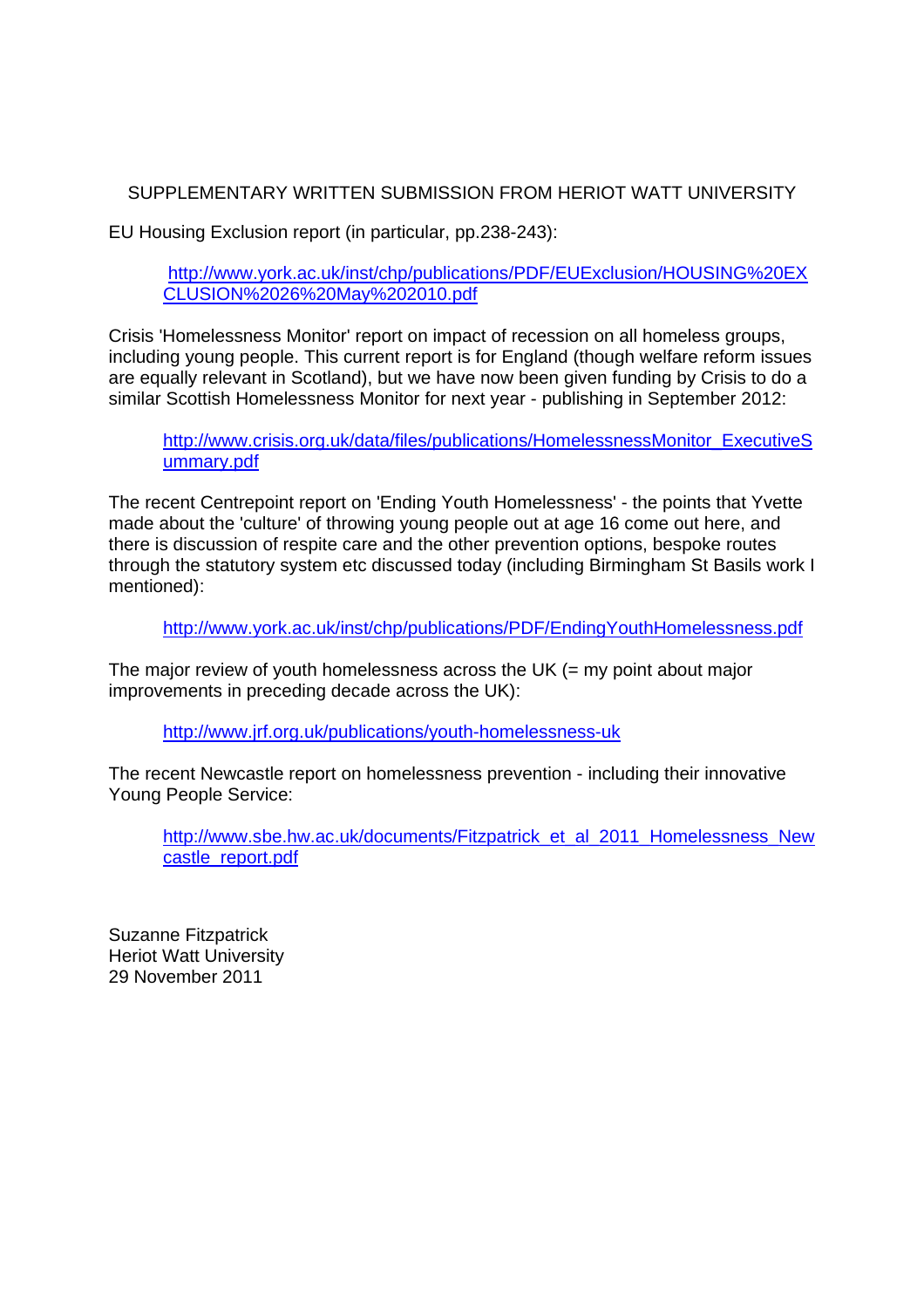# SUPPLEMENTARY WRITTEN SUBMISSION FROM HERIOT WATT UNIVERSITY

# **Pathways into Multiple Exclusion Homelessness in the UK**

# **A Summary of Key Research Findings**

The overall aim of this project was to provide a statistically robust account of the nature and patterns of 'multiple exclusion homelessness' (MEH) in the UK. A multistage, quantitative survey was conducted in seven cities where existing data suggested people experiencing MEH were concentrated.

Key points:

- There is a very high degree of overlap between experience of the following domains of 'deep social exclusion': homelessness; substance misuse; institutional care; and 'street culture' activities (such as begging and street drinking)
- Homelessness is a particularly prevalent form of deep exclusion
- There are five distinct 'experiential clusters' within the MEH population, with the most complex forms of MEH being associated with childhood traumas of various kinds, and concentrated amongst men in the middle age range (especially those in their 30s)
- MEH service users in Westminster (London), and those who had migrated to the UK as adults, report lower levels of support needs than the rest of the MEH population, suggesting that their problems are more 'structural' and less 'individual' than those of other MEH service users
- The chronological ordering of MEH-relevant experiences is remarkably consistent within people's life histories, with substance misuse and mental health problems generally preceding experience of homelessness, including rough sleeping, and other adverse life events
- It is important to avoid conflating 'pathways in' with 'pathways out' of MEH: while housing-related problems may not generally be the starting point for MEH, the provision of stable housing is likely to be an essential element in ending it.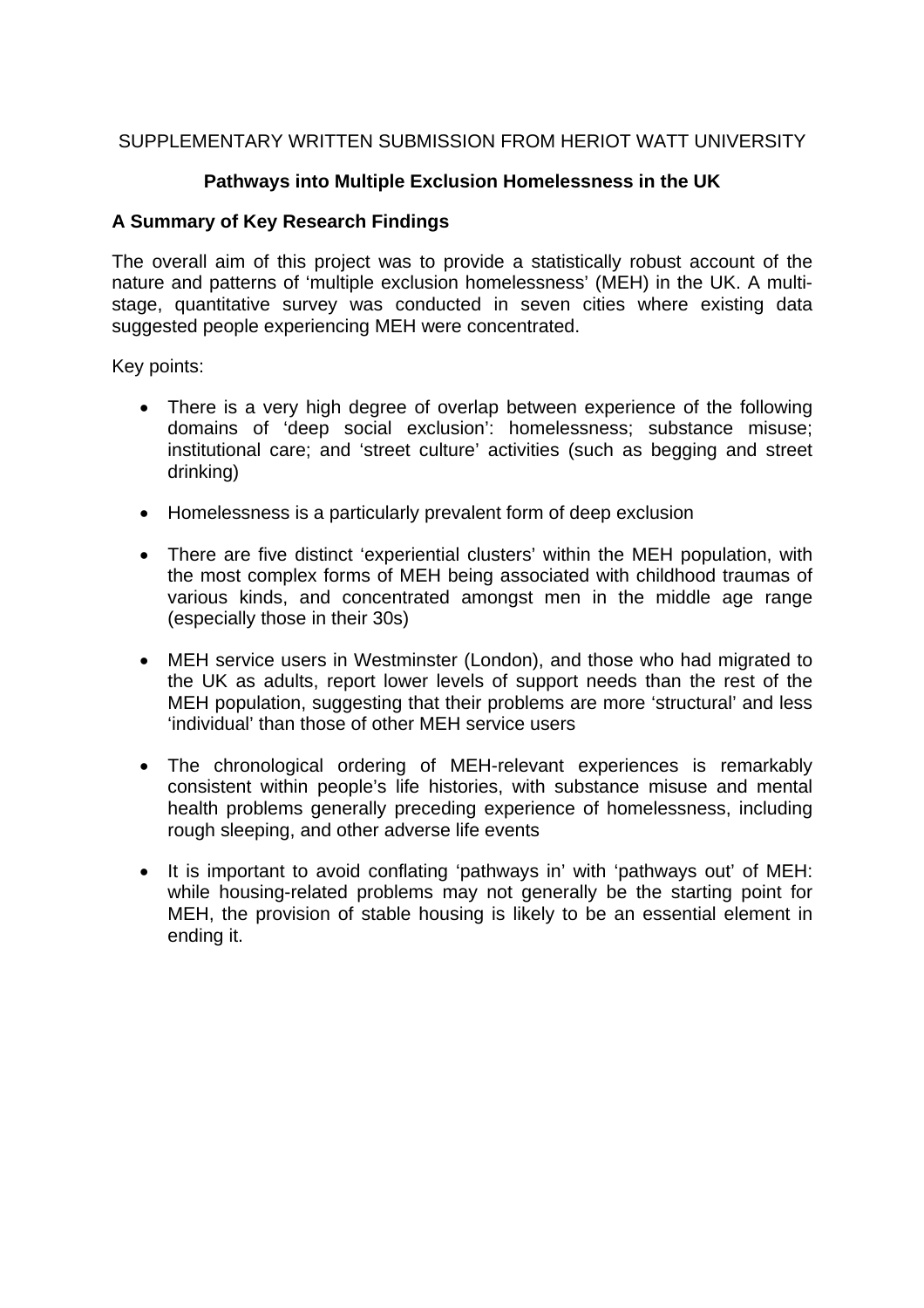## **Introduction**

 $\overline{a}$ 

The overall aim of this project was to provide a statistically robust account of the nature and patterns of multiple exclusion homelessness (MEH) across the UK. MEH was defined as follows:

People have experienced MEH if they have been *'homeless'* (including experience of temporary/unsuitable accommodation as well as sleeping rough) *and* have also experienced one or more of the following other domains of 'deep social exclusion': *'institutional care'* (prison, local authority care, mental health hospitals or wards); *'substance misuse'* (drug, alcohol, solvent or gas misuse); or participation in *'street culture activities'* (begging, street drinking, 'survival' shoplifting or sex work).

In order to generate a statistically representative sample of people experiencing MEH, a multi-stage research design was adopted in the following urban locations where existing information suggested people experiencing MEH were concentrated: Belfast; Birmingham; Bristol; Cardiff; Glasgow; Leeds; and Westminster (London).

The study involved three main stages:

- 1. Selection of a random sample of six 'low-threshold'<sup>1</sup> services working with people experiencing deep social exclusion in each location<sup>2</sup>, including not only homelessness services but also those targeting other aspects of deep exclusion, e.g. substance misuse, street-based sex work etc.
- 2. A *'Census Questionnaire Survey'* was then conducted with all of the users of these low-threshold services over a two-week 'time window'. 1,286 questionnaires were returned in total.
- 3. Finally, an *'Extended Interview Survey'* was conducted with a sample of users of low threshold services whose census responses indicated that they had experienced MEH. These interviews were conducted face-to-face and lasted 46 minutes on average. Particularly sensitive questions were asked in a selfcompletion section. In total, 452 extended interviews were achieved.

The analysis presented was weighted to take account of disproportionate sampling and non-response bias.

## **Key Findings from Census Questionnaire Survey**

The census survey of low threshold service users demonstrated that experience of each of the four domains of deep social exclusion was extremely widespread amongst this population. Almost all (98%) had experienced homelessness, 70% had experienced substance misuse, 67% street culture activities, and 62% institutional care (Figure 1). Consequently, the degree of overlap between these domains was

 $1$  'Low-threshold' services are those that make relatively few 'demands' of service users, such as day centres, soup runs, direct access accommodation, street outreach teams, drop-in services, etc.  $2$  Leeds was a half-size pilot study prior to the main-stage fieldwork, so only three services were selected there. A total of 39 services participated in the study overall.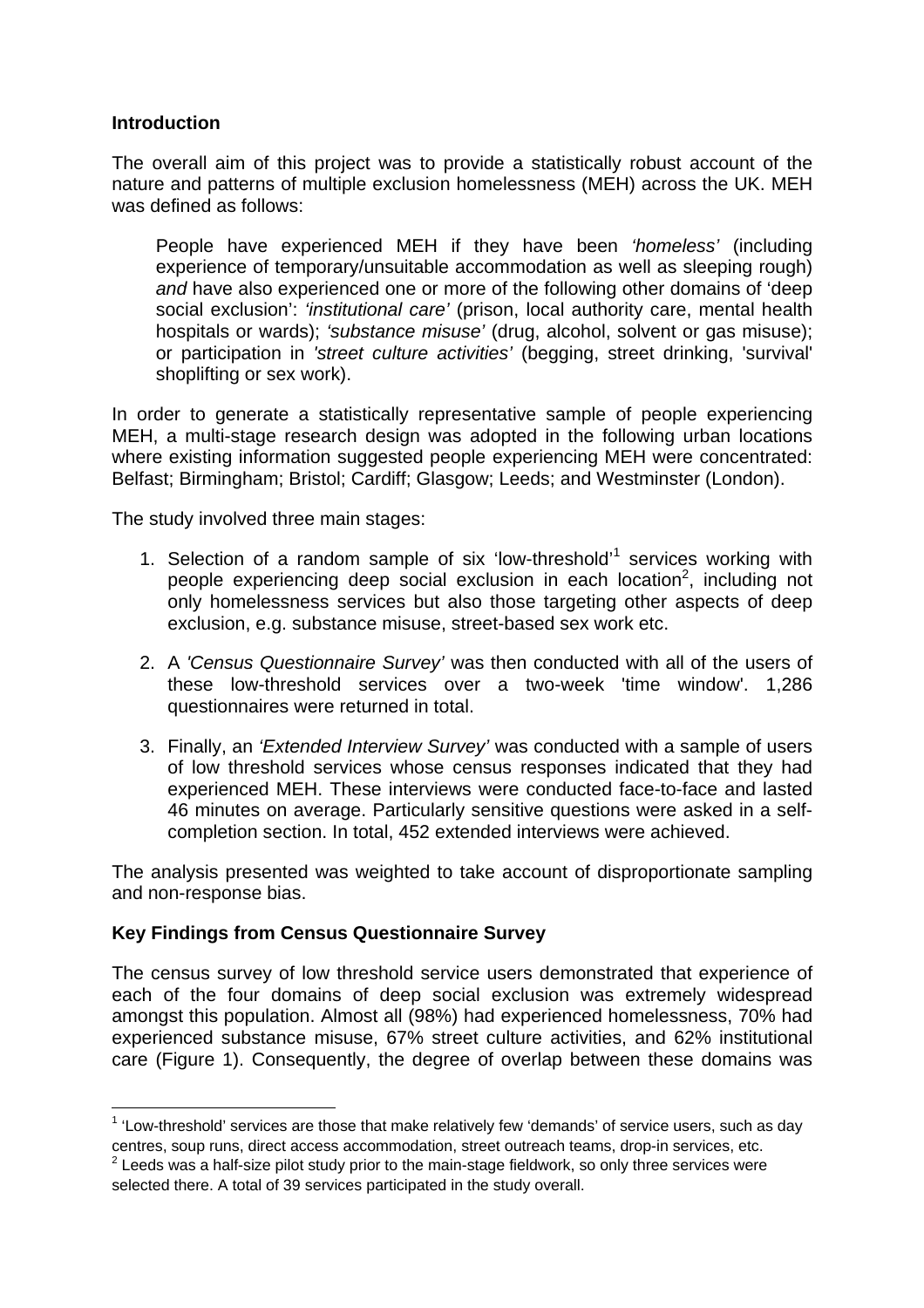also very high, with almost half (47%) of service users having experienced all four domains.



**Figure 1: Overlaps Between Domains of Deep Social Exclusion** 

# **Source: Census Questionnaire Survey, 2010. Base: 1,286.**

The census survey also demonstrated that homelessness was a particularly prevalent form of exclusion, with its experience reported as widespread amongst those accessing services aimed at other dimensions of deep exclusion, such as drug misuse. In fact, while service users recruited from these 'other services' were somewhat less likely to have slept rough than those recruited from homelessness services, they were just as likely to have stayed in a hostel or other temporary accommodation, and were actually more likely to have stayed with friends or relatives because they had no home of their own or to have applied to the council as homeless (Table 1).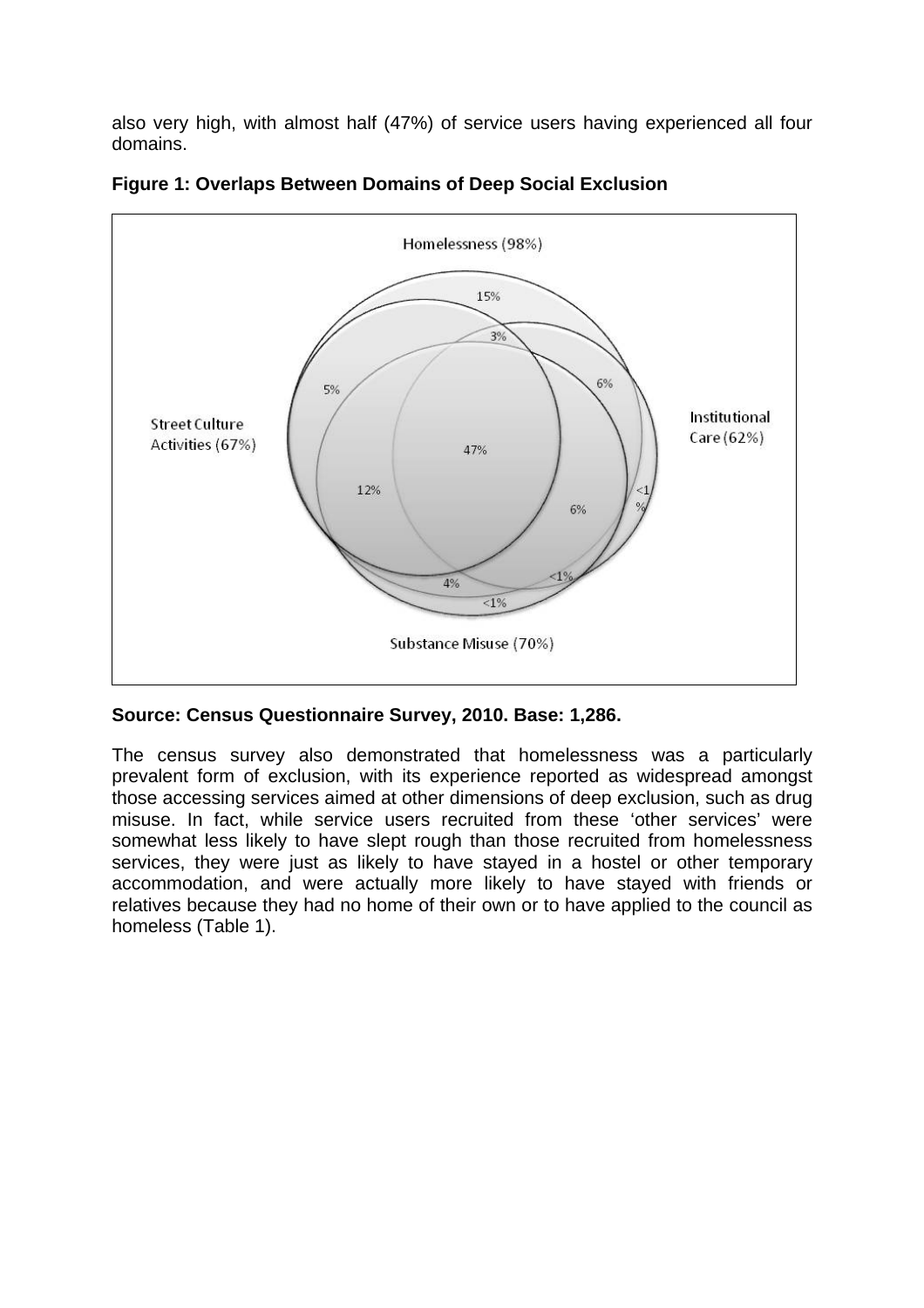# **Table 1: Experience of Homelessness, by Type of Service**

| <b>Indicator</b> |                                                                                                | <b>Homelessness</b><br><b>Service</b> | <b>Other</b><br><b>Service</b> | All   |
|------------------|------------------------------------------------------------------------------------------------|---------------------------------------|--------------------------------|-------|
| 1.               | Stayed with friends, relatives or other<br>people because had no home of own                   | 78%                                   | 87%                            | 80%   |
| 2.               | Stayed in a hostel, foyer, refuge, night<br>shelter or B&B hotel because had no<br>home of own | 83%                                   | 82%                            | 83%   |
| 3.               | Slept rough                                                                                    | 80%                                   | 69%                            | 78%   |
| 4.               | Applied to the council as homeless                                                             | 70%                                   | 84%                            | 73%   |
| <b>Base</b>      |                                                                                                | 1,112                                 | 174                            | 1,286 |

#### **Source: Census Questionnaire Survey, 2010**

#### **Key Findings from Extended Interview Survey**

The main phase of the study used extended interviews to explore in detail the experiences of those low threshold service users who had experienced MEH, as defined above. These MEH service users were predominantly male (78%), and were concentrated in the middle age ranges (approximately half were 30-49 years old).

#### *Overall extent of experiences*

Table 2 presents the overall extent of MEH-relevant experiences within this population. The most prevalent – affecting over half of all MEH service users – included all of the forms of homelessness specified; mental health problems; alcohol problems; and street drinking. The least prevalent experiences – affecting less than one fifth of all MEH service users – were having been in local authority care; having been the victim of sexual assault as an adult; having had a partner who had died; engagement in survival sex work; repossession; and bankruptcy.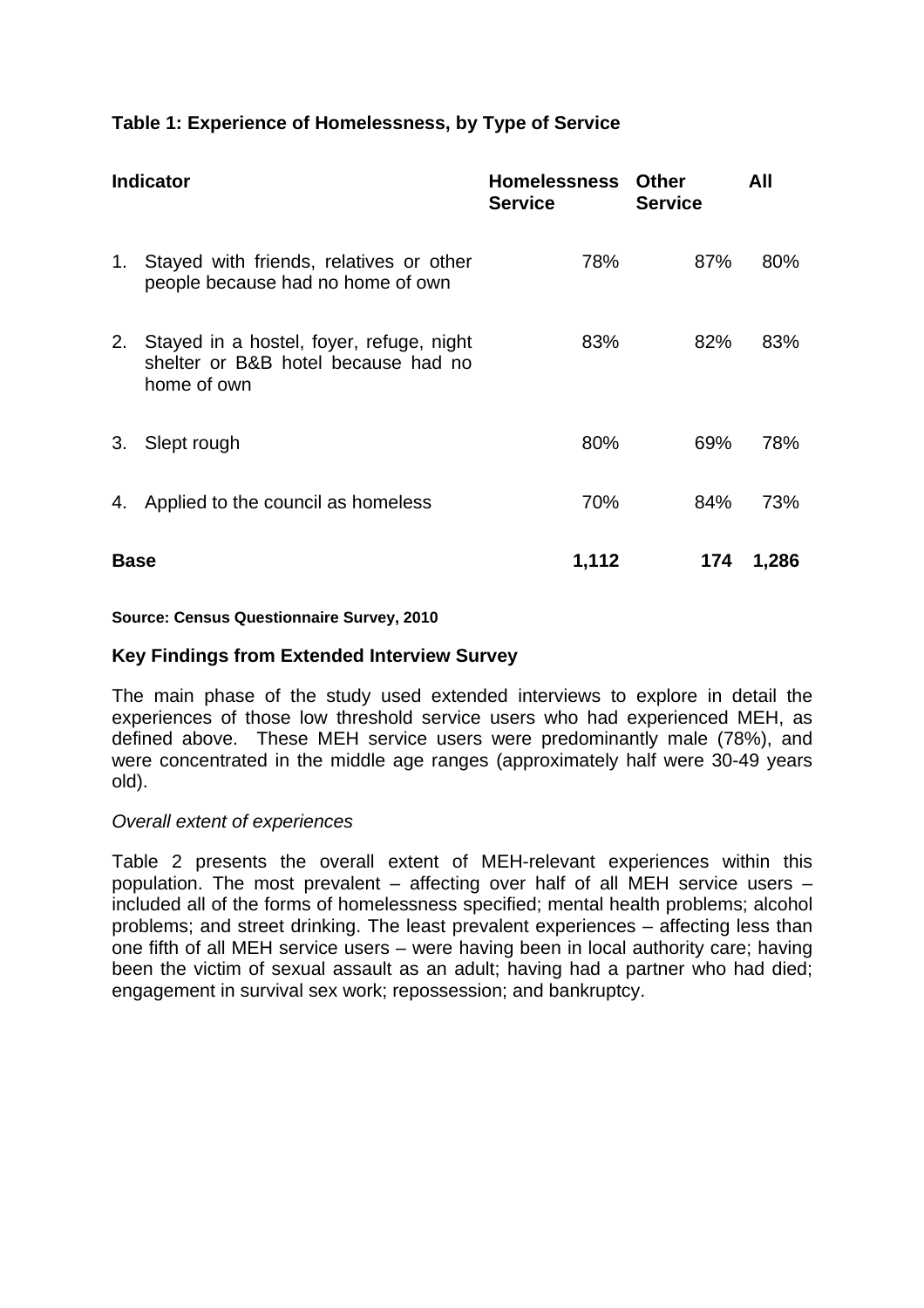# **Table 2: MEH-relevant Experiences and Median Age of First Occurrence**

| <b>Experience</b> |                                                                                                  | <b>Percent</b> | <b>Median</b><br>Age* |
|-------------------|--------------------------------------------------------------------------------------------------|----------------|-----------------------|
|                   | 1. Stayed at a hostel, foyer, refuge, night shelter or B&B hotel                                 | 84%            | 28                    |
| 2.                | Had a period in life when very anxious or depressed                                              | 79%            | 22                    |
| 3.                | Stayed with friends or relatives because had no home of<br>own                                   | 77%            | 20                    |
| 4.                | Slept rough                                                                                      | 77%            | 26                    |
| 5.                | Applied to the council as homeless                                                               | 72%            | 27                    |
| 6.                | Had a period in life when had six or more alcoholic drinks<br>on a daily basis                   | 63%            | 20                    |
| 7.                | Involved in street drinking                                                                      | 53%            | 18                    |
| 8.                | Went to prison or YOI                                                                            | 46%            | 21                    |
| 9.                | Used hard drugs                                                                                  | 44%            | 19                    |
|                   | 10. Divorced or separated                                                                        | 44%            | 32                    |
|                   | 11. Were a victim of violent crime (including domestic violence)                                 | 43%            | 20                    |
|                   | 12. Shoplifted because needed things like food, drugs, alcohol<br>or money for somewhere to stay | 38%            | 20                    |
|                   | 13. Attempted suicide                                                                            | 38%            |                       |
|                   | 14. Thrown out by parents/carers                                                                 | 36%            | 17                    |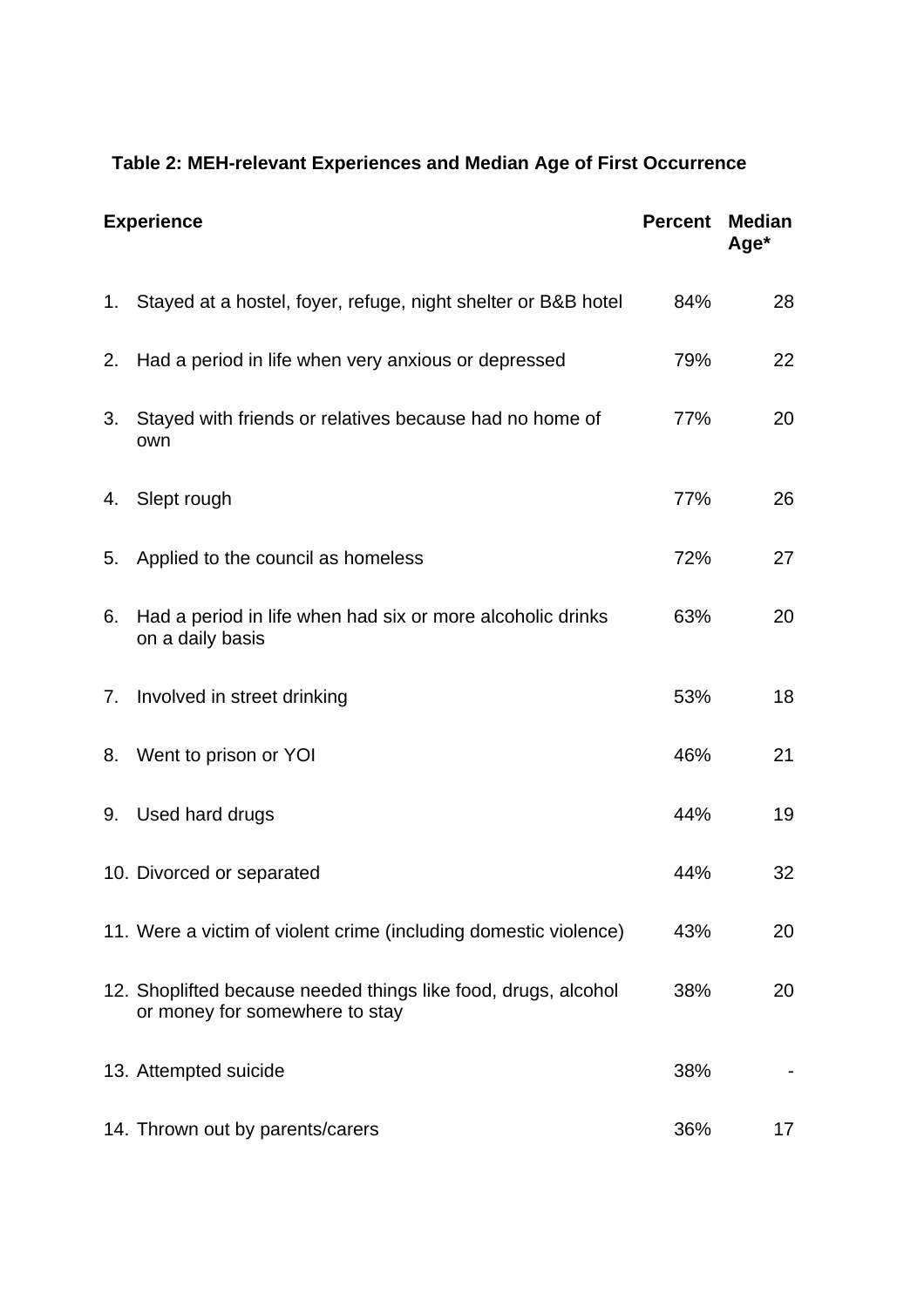|             | 15. Begged (that is, asked passers-by for money in the street<br>or another public place)    | 32% | 28 |
|-------------|----------------------------------------------------------------------------------------------|-----|----|
|             | 16. Engaged in deliberate self-harm                                                          | 30% |    |
|             | 17. Admitted to hospital because of a mental health issue                                    | 29% | 26 |
|             | 18. Injected drugs                                                                           | 27% | 22 |
|             | 19. Charged with a violent criminal offence                                                  | 27% |    |
|             | 20. Evicted from a rented property                                                           | 25% | 28 |
|             | 21. Made redundant                                                                           | 23% | 26 |
|             | 22. Abused solvents, gas or glue                                                             | 23% | 15 |
|             | 23. Left local authority care                                                                | 16% | 17 |
|             | 24. Victim of sexual assault as an adult                                                     | 14% |    |
|             | 25. A long-term partner died                                                                 | 10% | 43 |
|             | 26. Had sex or engaged in sex act in exchange for money,<br>food, drugs or somewhere to stay | 10% | 17 |
|             | 27. Home was repossessed                                                                     | 6%  | 34 |
|             | 28. Experienced bankruptcy                                                                   | 6%  | 29 |
| <b>Base</b> |                                                                                              | 452 |    |

## **Source: Extended Interview Survey, 2010**

\*No data was available on age of first occurrence of four of these experiences as they were asked about in the self-completion section of the questionnaire where follow-up questions on age were not used, except with regards to survival sex work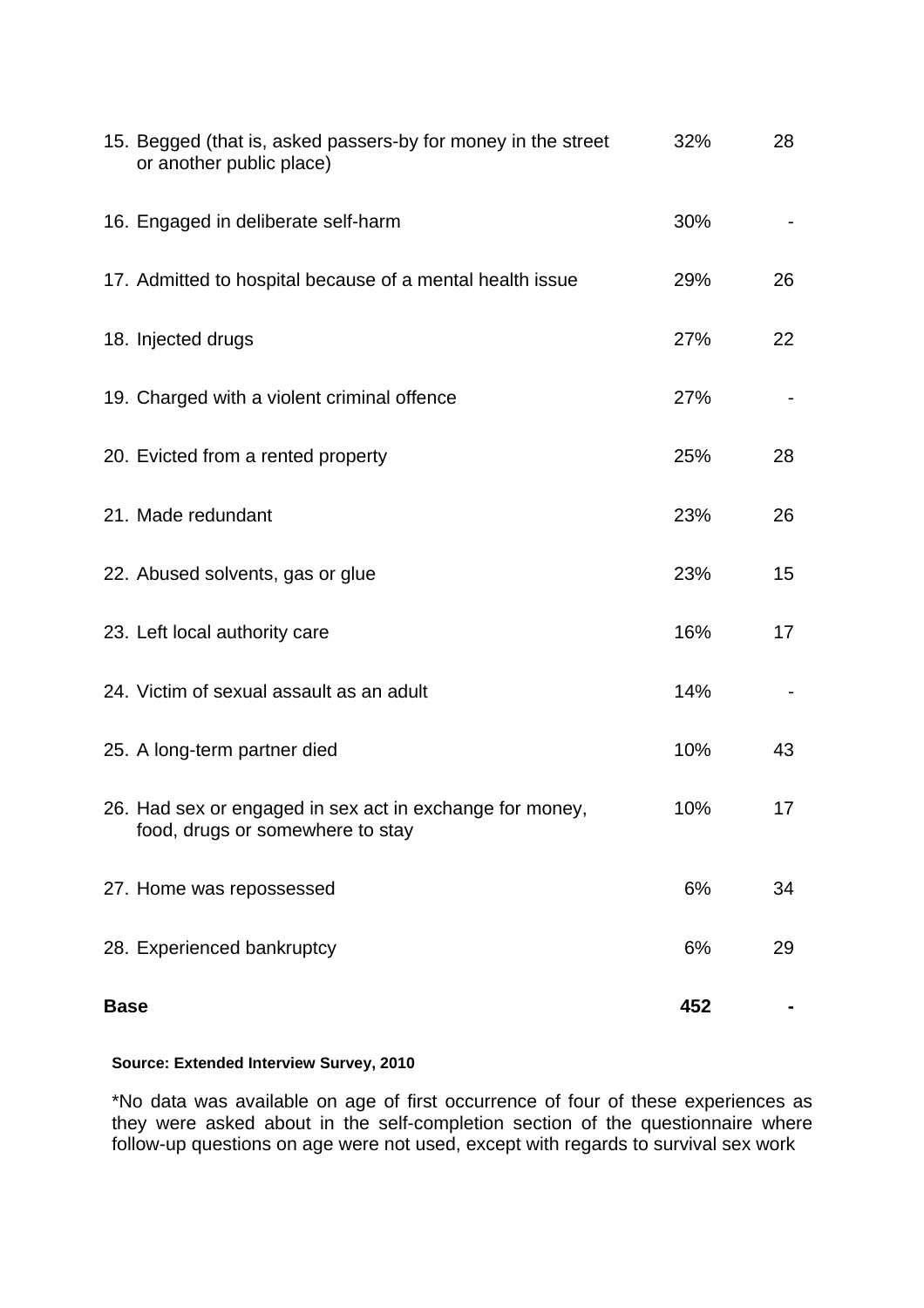The median age at which these experiences *first occurred,* presented in Table 2, provides some general sense of likely routes into and through MEH. However, to interrogate MEH pathways systematically the research team examined whether there were specific clusters of MEH-relevant experiences and explored the sequencing within these clusters.

## *Clusters of experiences*

Statistical clustering techniques were employed to investigate whether there were particular subgroups within the MEH population with common sets of experiences. This resulted in the following set of five clusters.

*Cluster 1: 'Mainly homelessness'* This cluster accounted for nearly one quarter of MEH service users and was the least complex overall (5 experiences on average). Cluster 1 cases were less likely than the MEH population as a whole to report experiences within the non-homelessness MEH domains, particularly substance abuse and street culture activities. This group was overwhelmingly male (84%) and mainly aged over 35. Notably, a disproportionate number of Cluster 1 cases had migrated to the UK as adults (35%) and a majority (53%) were located in Westminster. Both migrants and service users in Westminster face particularly severe structural barriers to meeting their material needs – exceptionally tight local housing markets and restricted access to welfare benefits respectively – which may mean that they are at risk of MEH from a lower 'threshold' of personal support needs than is the case for other sections of the population.

*Cluster 2: 'Homelessness and mental health'* This cluster accounted for over one quarter of the MEH population, and its members displayed moderate complexity (9 experiences on average). A key feature of Cluster 2 cases was experiences associated with mental health problems: 86% reported experience of anxiety or depression and 51% had attempted suicide. Supporting previous evidence of a link between mental health issues and women's experience of homelessness, Cluster 2 was disproportionately female (39%).

*Cluster 3: 'Homelessness, mental health and victimisation'* This was a smaller group (9% of the MEH population), which may be viewed as a much more complex and severe version of Cluster 2 (15 experiences on average). Mental ill health was a defining characteristic: experience of anxiety or depression was reported by 100%, suicide attempts by 91%, being admitted to hospital with a mental health problem by 89%, and 75% had self-harmed. Cluster 3 members had also experienced exceptionally high levels of victimisation - 71% had been a victim of violent crime, and 40% had been a victim of sexual assault as an adult. Nearly half (48%) had been in local authority care as a child. This group was rather younger than the MEH population average.

*Cluster 4: 'Homelessness and street drinking'* This was also a smaller group (14% of the MEH population), and comprised a moderately complex set of cases (11 experiences on average). The defining experience of this group was street drinking (100%), with extremely high levels of problematic alcohol use (96%) and rough sleeping (98%) also reported. Other indicators of street culture activities were also common: 56% had begged and 47% had engaged in survival shoplifting. Divorce or separation was widespread in this group (65%). Cluster 4 members tended to be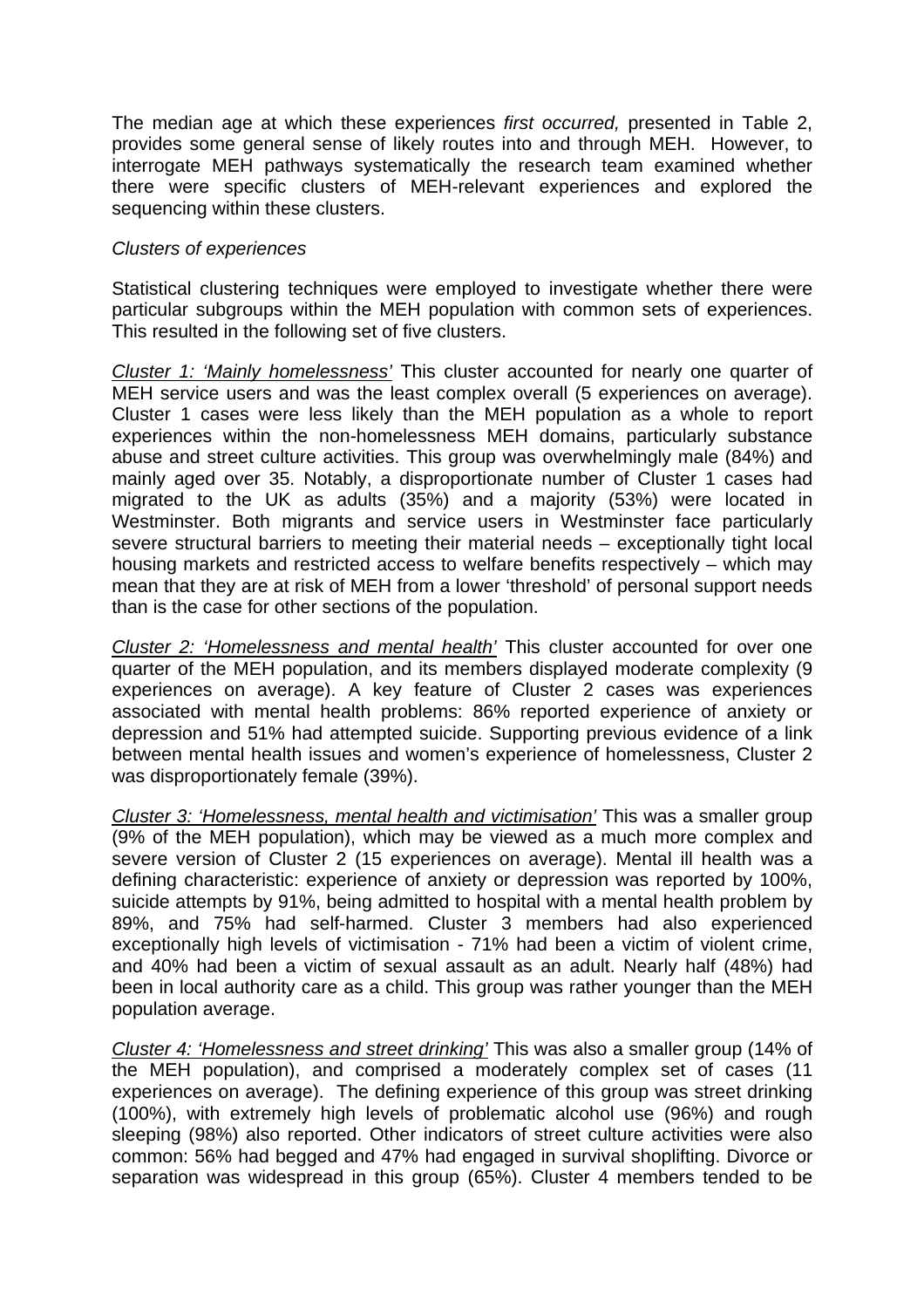older (84% were over 35 years old), almost all were male (98%). Membership of this cluster was most common in Glasgow.

*Cluster 5: 'Homelessness, hard drugs and high complexity'* This cluster accounted for one quarter of the sample, and was the most complex (16 experiences on average). The defining experience was use of hard drugs<sup>3</sup> (100%), with very high scores generally on the substance misuse and street culture domains. Although involvement in survival sex work was uncommon across the whole sample (at 10%), 21% of this group reported this experience (almost all of them women). Anxiety/ depression was almost universally experienced (95%), and rates of attempted suicide and self-harm were also high (56% and 47% respectively). Experience of prison was very prevalent (77%), with a strong theme of violence as both victim (56%) and perpetrator (51%). Cluster 5 members tended to be in the middle age range; most were in their 30s.

## *Explaining complexity*

These 'experiential clusters' generally move from relatively simpler cases with fewer MEH-relevant experiences (Cluster 1 especially, but also Cluster 2) to more complex cases (Clusters 3 and 5 especially). Regression analysis was used to investigate which social and economic background factors had an *independent effect* in predicting the most complex experiences of MEH, when other factors were held constant. This analysis does not predict the likelihood of a member of the general public experiencing MEH, but rather asks: amongst members of the MEH population, what predicts whether they have had a more or less complex set of MEH experiences?

Factors associated with more complex MEH experiences, other things being equal, included:

- being male;
- being aged between 20 and 49 years old (especially in 30s);
- having experienced any of the following as a child: physical abuse or neglect, there sometimes not being enough to eat at home, or homelessness;
- having had parents who experienced drug, alcohol, domestic violence or mental health problems;
- having had poor experiences of school (i.e. truancy, exclusion, bullying);
- having lived on welfare benefits for most of your adult life;
- being recruited to the study from a drugs or other 'non-homelessness' service.

 3 The term 'hard drugs' was used to denote those commonly associated with deep social exclusion, such as heroin and crack cocaine. This short-hand term was necessary for filter questions given the wide variation in drug markets and street names across the UK. Follow-up questions confirmed that most respondents understood this term as intended and did not include 'recreational' drugs such as cannabis.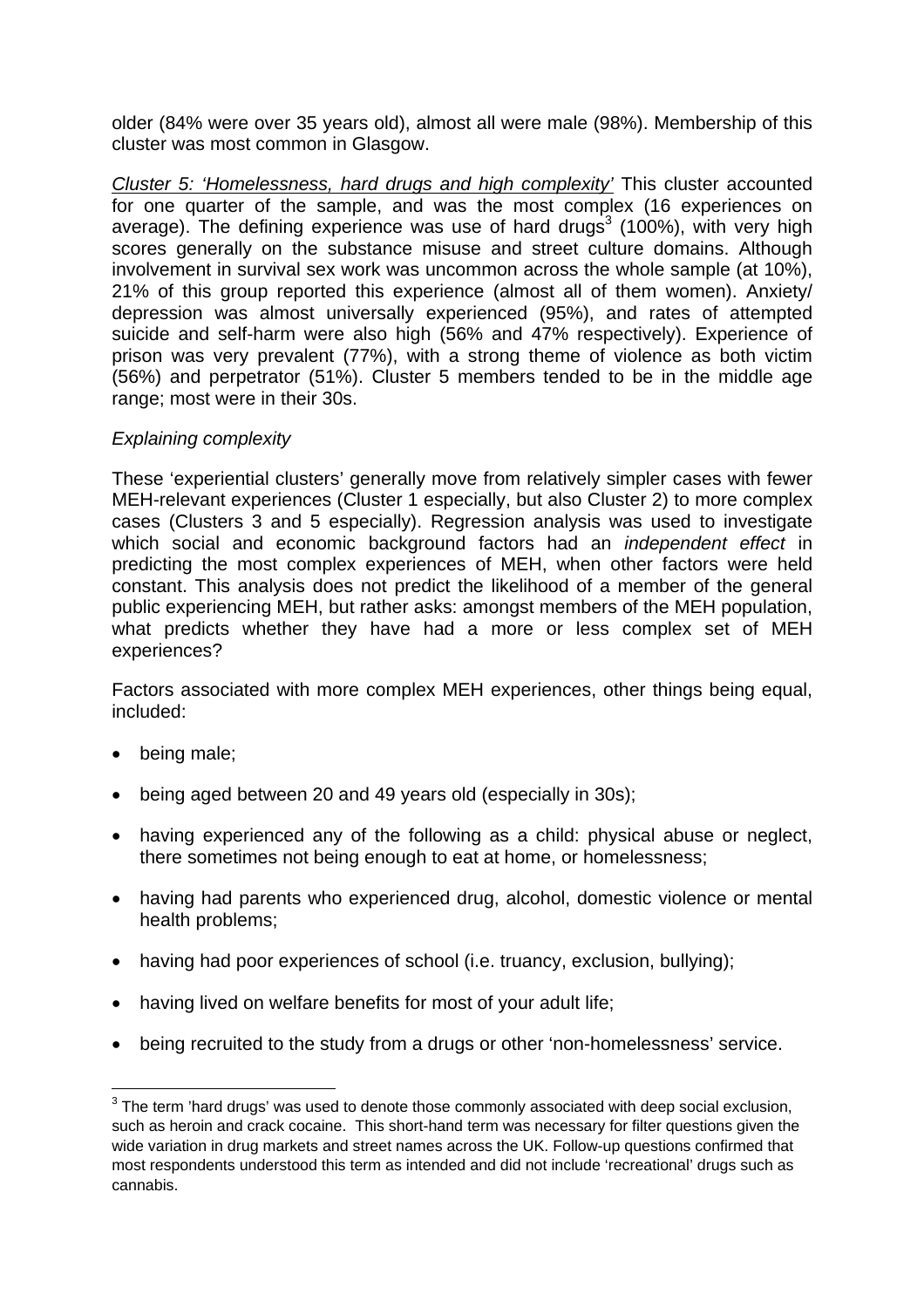Factors associated with less complex MEH experiences, other things being equal, included:

- being female;
- being young (under 20) or older (over 50);
- being an adult migrant to the UK (but this was not so true of A10 migrants);
- being a Westminster (London) respondent;
- being in steady work for most of adult life;
- being recruited to the study from a homelessness service.

#### *Sequencing of experiences*

While some suggestion of sequencing is implicit in Table 2 in terms of the median age at which these experiences first occurred, this issue was examined more rigorously by focusing on the actual sequential ranking of experiences for individual MEH cases. The average sequential ranking used in this analysis controlled for variations in the number of MEH-relevant experiences reported by service users.

Across the MEH population as a whole, four broad phases within individual MEH pathways were identified:

- **Phase 1 Substance misuse:** The experiences which tended to happen earliest, if they happened at all, were: abusing solvents, glue or gas; leaving home or care; using hard drugs; developing a problematic relationship with alcohol; and/or street drinking.
- **Phase 2 Transition to street lifestyles:** There was then a group of experiences that, if they occurred, tended to do so in the early-middle part of individual MEH sequences. These included: becoming anxious or depressed; survival shoplifting; engagement in survival sex work; being the victim of a violent crime; sofa-surfing; and spending time in prison. These experiences seem indicative of deepening problems bringing people closer to extreme exclusion and street lifestyles. Also featuring in this early-middle ranked set of experiences was one adverse life event: being made redundant.
- **Phase 3 Confirmed street lifestyle:** Next, there was a set of experiences which typically occurred in the middle-late phase of individual MEH sequences, and seemed to confirm a transition to street lifestyles. These included: sleeping rough; begging; and injecting drug use. Being admitted to hospital with a mental health issue also tended to first occur in this phase, as did two of the specified adverse life events: becoming bankrupt and getting divorced.
- **Phase 4 'Official' homelessness:** Finally, there was a set of experiences which tended to happen late in individual MEH sequences. These included the more 'official' forms of homelessness (applying to the council as homeless, and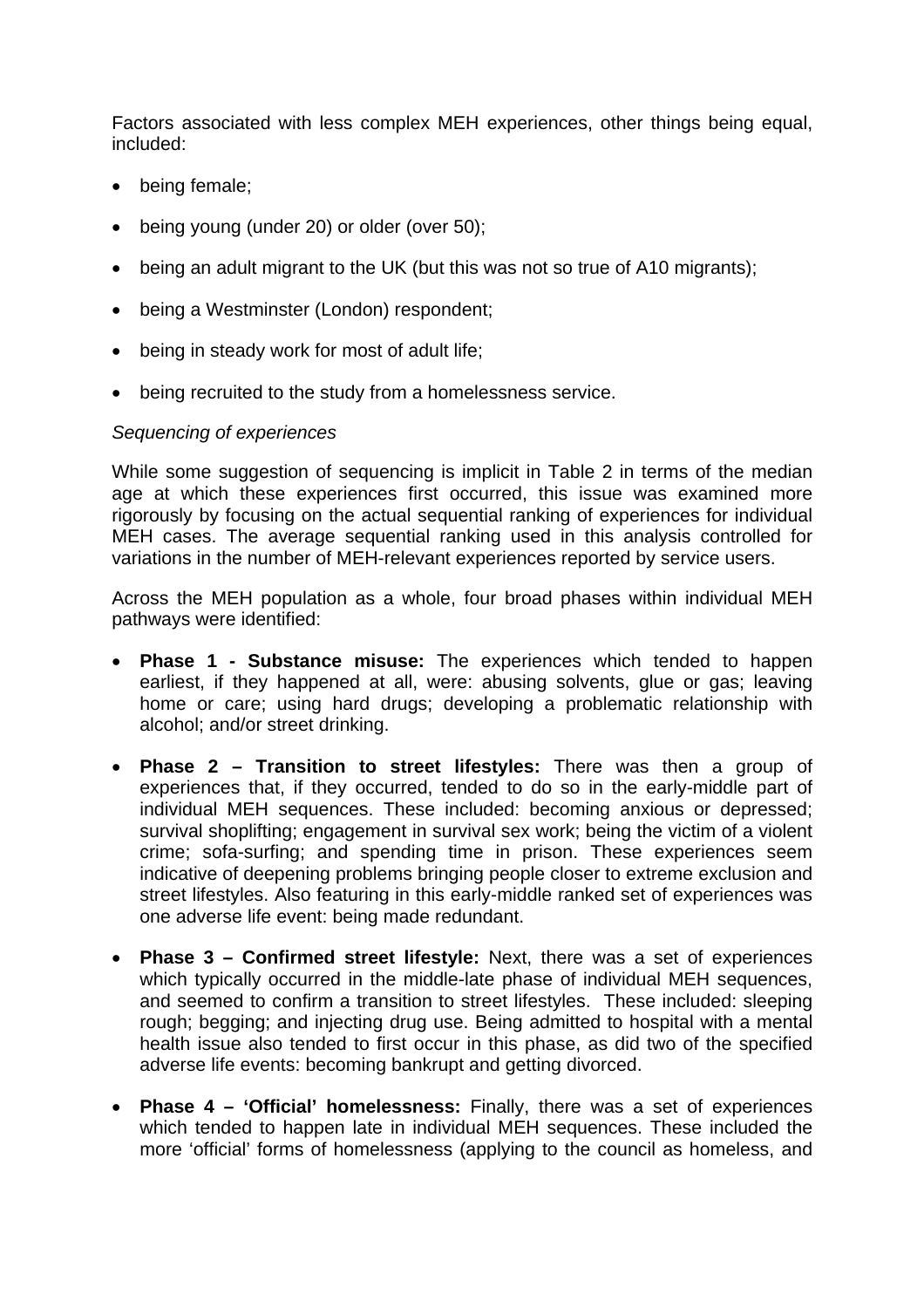staying in hostels or other temporary accommodation) and the remaining adverse life events (being evicted or repossessed, and the death of a partner).

Another important finding was that sequencing within each of the five experiential clusters tended to mirror this overall temporal pattern. In other words, *if* an event occurred to an individual MEH service user, it tended to occur at approximately the same point in their MEH sequence regardless of which cluster they were in, even though the chances of it having happened at all varied significantly between clusters.

## **Policy Implications**

There are a number of policy and practice implications of this analysis:

- This evidence strongly supports the argument that there is a very high degree of intersection between deeply socially excluded groups. There is a pressing need to coordinate responses across all aspects of these people's lives, rather than 'view' them through a series of separate 'professional lenses'.
- Service providers working with people experiencing MEH should be alert to the probability that most of their service users will have experienced a range of forms of trauma in childhood, and a large proportion may have exhibited extreme forms of distress in adulthood (such as attempted suicide or self-harm) without the agencies necessarily being aware of this. The development of 'psychologicallyinformed' service environments should be a priority.
- Service providers may wish to take into account the 'clusters' of experiences described above in designing tailored services for different groups within the MEH population, though it must always be borne in mind that such broad categorisations are not a substitute for individual needs assessments.
- 'Visible' forms of homelessness including applying to the council as homeless and staying in hostels or other forms of homeless accommodation – are typically rather 'late' signs of MEH, and preventative interventions should focus on earlier signs of distress wherever possible.
- Schools, drugs and alcohol services, and the criminal justice system are likely to come into contact with people vulnerable to MEH before housing and homelessness agencies do, and must be central to prevention efforts.
- However, it is important not to conflate 'pathways in' with 'pathways out' of MEH: while housing-related problems may not generally be the starting point for MEH, the provision of stable housing is likely to be an essential element in ending it.
- While the policy emphasis and public sympathy often focuses on younger and older homeless people, and on women who are homeless, it may be argued that there is a 'forgotten middle' of men in their 30s who often face the most extreme forms of MEH.
- The profile and experiences of migrants facing MEH in the UK are likely to differ in quite fundamental ways from those of the indigenous MEH population, and they require bespoke services tailored to their specific needs.